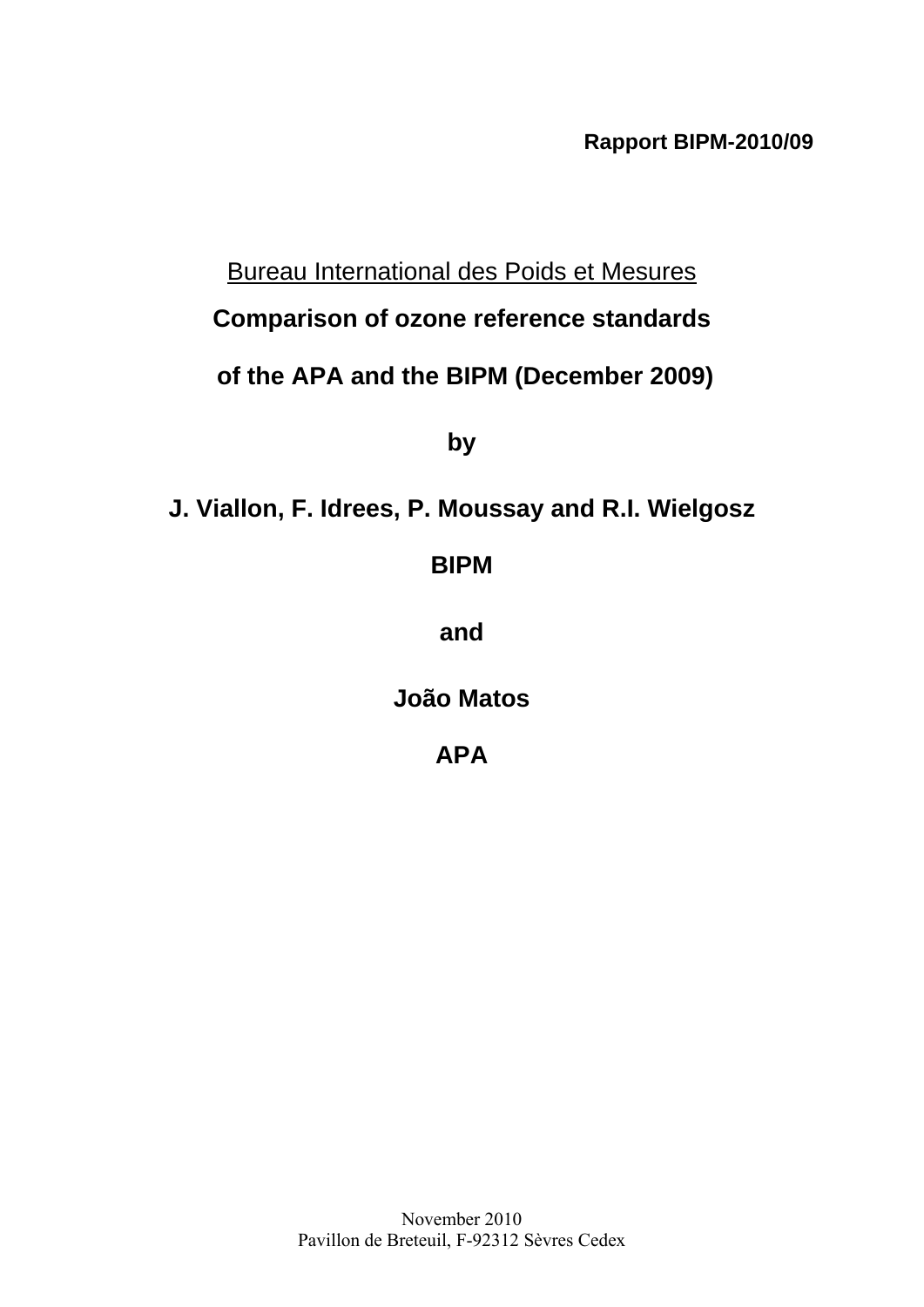# <span id="page-1-0"></span>**Comparison of ozone reference standards of the APA and the BIPM (December 2009 )**

<span id="page-1-1"></span>Joële Viallon<sup>[1](#page-1-2)\*</sup>, Philippe Moussay<sup>1</sup>, Faraz Idrees<sup>1</sup>, Robert Wielgosz<sup>1</sup>, João Matos<sup>2</sup>

- 
- <span id="page-1-3"></span><sup>1</sup> BIPM (Bureau International des Poids et Mesures), Pavillon de Breteuil, F-92312 Sèvres, France<br><sup>2</sup> [APA](#page-1-0) (Agência Portuguesa do Ambiente), Rua da Murgueira, 9/9A, Zambujal, Apartado 7585, 2611-865 Amadora, Portugal

#### **Abstract**

A comparison of the ozone reference standards of the [Agência](#page-1-3)  [Portuguesa do Ambiente](#page-1-3) [\(APA](#page-1-0)) and of the Bureau International des Poids et Mesures (BIPM) has been performed. Both institutes maintain Standard Reference Photometers (SRPs) developed by the National Institute of Standards and Technology (NIST) as their reference standards. The instruments were compared over a nominal ozone mole fraction range of 0 nmol/mol to 500 nmol/mol and the results showed good agreement.

#### Contents:

1

| 10. ANALYSIS OF THE MEASUREMENT RESULTS BY GENERALIZED LEAST-SQUARES REGRESSION  10 |  |
|-------------------------------------------------------------------------------------|--|
|                                                                                     |  |
|                                                                                     |  |
|                                                                                     |  |
|                                                                                     |  |
|                                                                                     |  |

<span id="page-1-2"></span><sup>\*</sup> Author for correspondence. E-mail  $\frac{iviallon(\omega) \text{bipm.org}}{2}$ , Tel: +33 1 45 07 62 70, Fax: +33 1 45 07 20 21.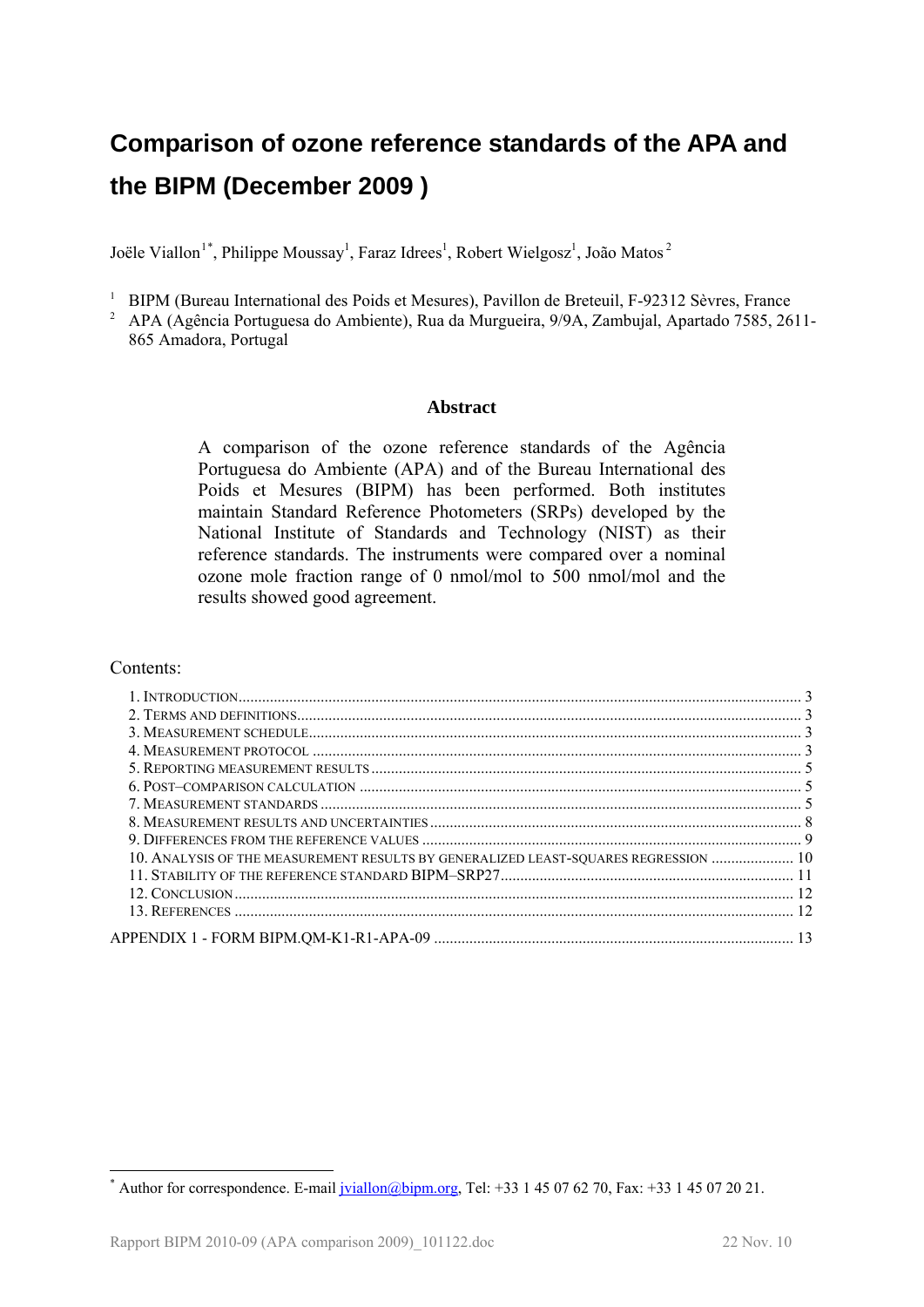#### <span id="page-2-0"></span>**1. Introduction**

A comparison of the ozone reference standards of the [Agência Portuguesa do Ambiente](#page-1-3) ([APA\)](#page-1-0) and of the Bureau International des Poids et Mesures (BIPM) has been performed. Both institutes maintain Standard Reference Photometers (SRPs) developed by the National Institute of Standards and Technology (NIST) as their reference standards. This comparison was performed following the protocol established for the key comparison BIPM.QM-K1. As [APA](#page-1-0) is not a designated institute under the CIPM MRA, the results of this comparison cannot be included in BIPM.QM-K1, but are published in this BIPM report. An updated summary of BIPM.QM-K1 results can be found in the BIPM key comparison database: <http://kcdb.bipm.org/appendixB/>.

#### <span id="page-2-1"></span>**2. Terms and definitions**

- *x*nom: nominal ozone mole fraction in dry air furnished by the ozone generator
- $x_{A,i}$ : *i*th measurement of the nominal value  $x_{\text{nom}}$  by the photometer A.
- $\bar{x}_A$ : the mean of *N* measurements of the nominal value  $x_{\text{nom}}$  measured by the photometer A :  $\bar{x}_A = \frac{1}{N} \sum_{i=1}^{N}$ *N*  $\overline{x}_{A} = \frac{1}{N} \sum_{i=1}^{N} x_{A,i}$ 1  $A = \frac{1}{\mathbf{M}} \sum \mathbf{A} A$ 1
- $s_A$ : standard deviation of *N* measurements of the nominal value  $x_{nom}$  measured by the photometer A :  $s_A^2 = \frac{1}{N-1} \sum_{i=1}^N (x_{A,i} -$ *N i*  $\frac{1}{N-1} \sum_{i=1}^{N} (x_{A,i} - \bar{x})$ *s* 1  $_{\text{A},i}$  –  $\overline{x}_{\text{A}}$ )<sup>2</sup>  $A^{2} = \frac{1}{N-1} \sum_{i=1}^{N} (x_{A,i} - \overline{x}_{A})$
- The result of the linear regression fit performed between two sets of data measured by the photometers A and B during a comparison is written:  $x_A = a_{A,B} x_B + b_{A,B}$ . With this notation, the photometer A is compared against the photometer B.  $a_{A,B}$  is dimensionless and  $b_{A,B}$  is expressed in units of nmol/mol.

#### <span id="page-2-2"></span>**3. Measurement schedule**

Measurements reported in this report were performed on 3 December 2009 at the BIPM.

#### <span id="page-2-3"></span>**4. Measurement protocol**

The comparison protocol is summarized in this section. The complete version can be downloaded from the BIPM website [\(http://www.bipm.org/utils/en/pdf/BIPM.QM-](http://www.bipm.org/utils/en/pdf/BIPM.QM-K1_protocol.pdf)K<sub>1</sub> protocol.pdf).

<span id="page-2-4"></span>This comparison was performed following protocol A, corresponding to a direct comparison between the [APA](#page-1-0) national standard SRP25 and the common reference standard BIPM-SRP27 maintained at the BIPM. A comparison between two (or more) ozone photometers consists of producing ozone–air mixtures at different mole fractions over the required range, and measuring these with the photometers.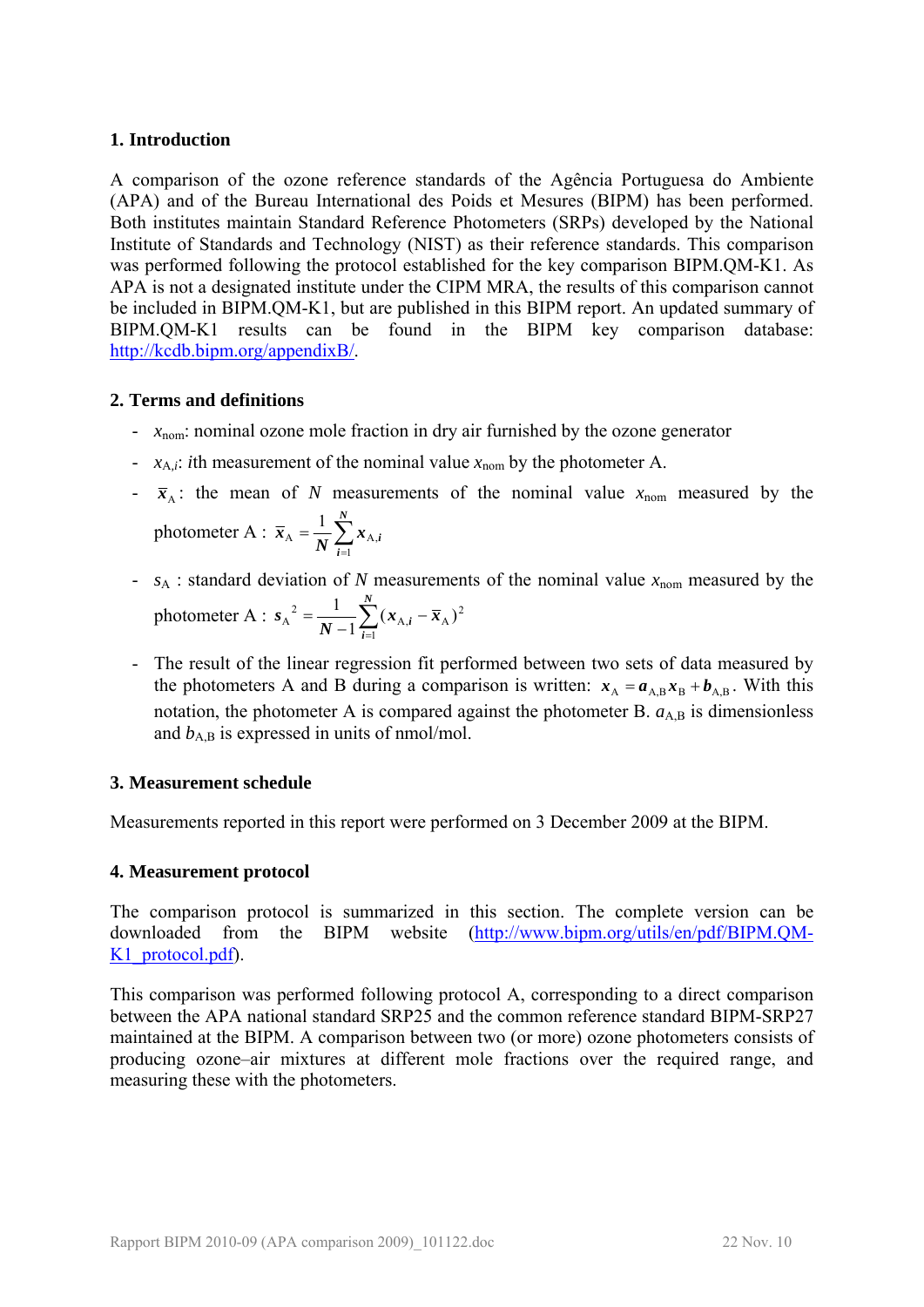#### 4.1. Ozone generation

The same source of purified air is used for all the ozone photometers being compared. This air is used to provide reference air as well as the ozone–air mixture to each ozone photometer. Ambient air is used as the source for reference air. The air is compressed with an oil-free compressor, dried and scrubbed with a commercial purification system so that the mole fraction of ozone and nitrogen oxides remaining in the air is below detectable limits. The relative humidity of the reference air is monitored and the mole fraction of water in air typically is less than 3 μmol/mol. The mole fraction of volatile organic hydrocarbons in the reference air was measured (November 2002), with no mole fraction of any detected component exceeding 1 nmol/mol.

A common dual external manifold in Pyrex is used to furnish the necessary flows of reference air and ozone–air mixtures to the ozone photometers. The two columns of this manifold are vented to atmospheric pressure.

#### 4.2. Comparison procedure

Prior to the comparison, all the instruments were switched on and allowed to stabilize for at least 8 hours. The pressure and temperature measurement systems of the instruments were checked at this time. If any adjustments were required, these were noted. For this comparison, no adjustments were necessary.

One comparison run includes 10 different mole fractions distributed over the range, together with the measurement of reference air at the beginning and end of each run. The nominal mole fractions were measured in a sequence imposed by the protocol (0, 220, 80, 420, 120, 320, 30, 370, 170, 500, 270, and 0) nmol/mol. Each of these points is an average of 10 single measurements.

For each nominal value of the ozone mole fraction  $x_{nom}$  furnished by the ozone generator, the standard deviation  $S_{SRP27}$  of the set of 10 consecutive measurements  $X_{SRP27}$  recorded by BIPM-SRP27 was calculated. The measurement results were considered valid if  $s_{SRP27}$  was less than 1 nmol/mol, which ensures that the photometers were measuring a stable ozone concentration. If not, another series of 10 consecutive measurements was performed.

#### 4.3. Comparison repeatability

The comparison procedure was repeated continuously to evaluate its repeatability. The participant and the BIPM decided when both instruments were stable enough to start recording a set of measurement results to be considered as the official comparison results.

#### 4.4. SRP27 stability check

A second ozone reference standard, BIPM-SRP28, was included in the comparison to verify its agreement with BIPM-SRP27 and thus follow its stability over the period of the ongoing key comparison.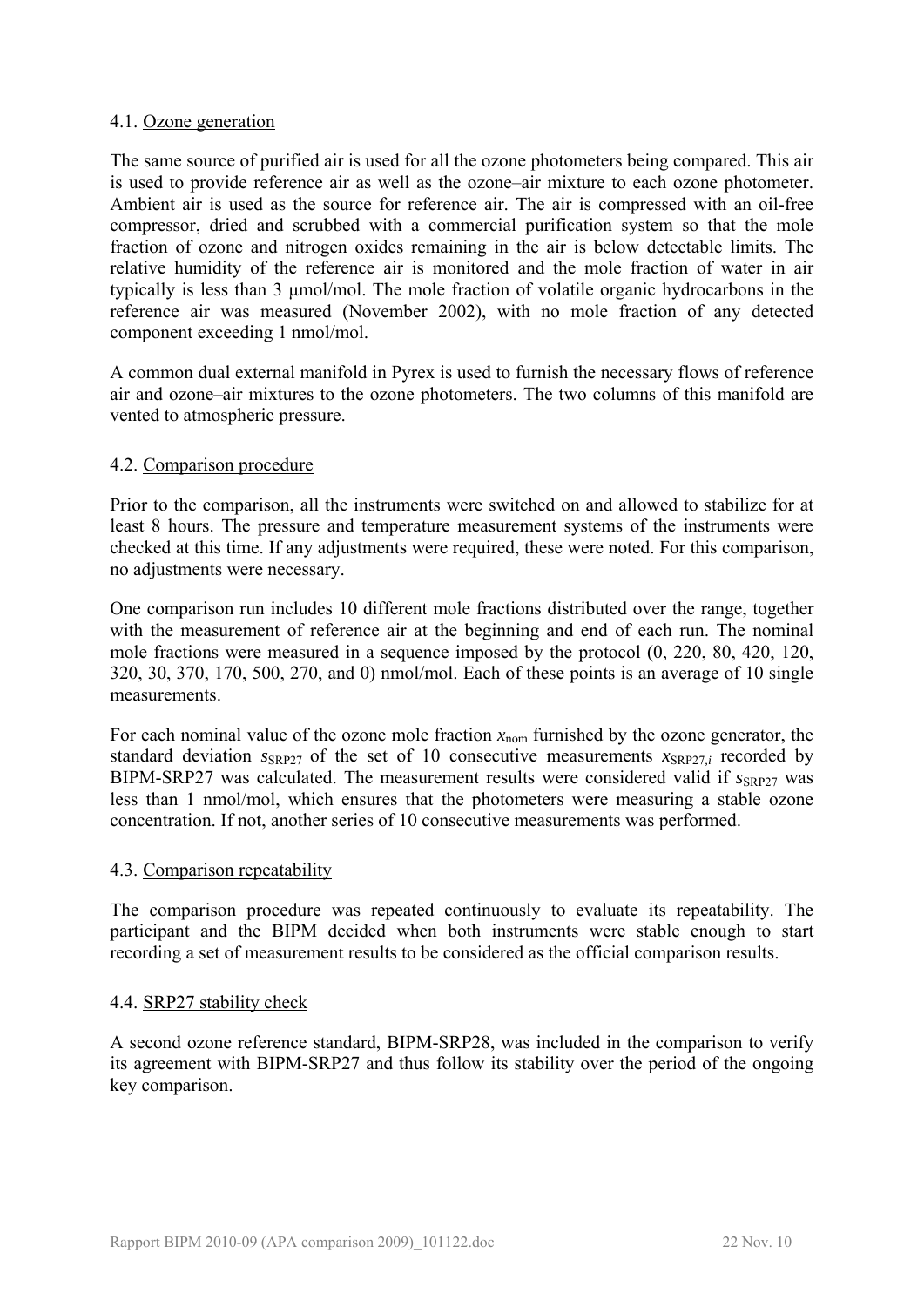#### <span id="page-4-0"></span>**5. Reporting measurement results**

<span id="page-4-3"></span>The participant and the BIPM staff reported the measurement results in the result form BIPM.QM-K1-R1 provided by the BIPM and available on the BIPM website. It includes details on the comparison conditions, measurement results and associated uncertainties, as well as the standard deviation for each series of 10 ozone mole fractions measured by the participant's standard and the common reference standard. The completed form BIPM.QM-K1-R1-APA-09 is given in Appendix 1.

#### <span id="page-4-4"></span><span id="page-4-1"></span>**6. Post–comparison calculation**

All calculations were performed by the BIPM using the form [BIPM.QM-K1-R1.](#page-4-3) It includes the difference from the reference value at two nominal ozone mole fractions, which for the key comparison BIPM.QM-K1 are considered as degrees of equivalence. In addition, the differences from the reference value at all nominal ozone mole fractions are reported in the same form, as well as the linear relationship between the participant standard and the common reference standard.

#### <span id="page-4-2"></span>**7. Measurement standards**

All instruments included in this comparison were Standard Reference Photometers (SRP) built by the NIST. More details on the instrument's operating principle and its capabilities can be found in [1]. The following section describes the SRP measurement principle and uncertainty budget.

#### 7.1. Measurement equation of a NIST SRP

The measurement of ozone mole fraction by an SRP is based on the absorption of radiation at 253.7 nm by ozonized air in the gas cells of the instrument. One particularity of the instrument design is the use of two gas cells to overcome the instability of the light source. The measurement equation is derived from the Beer–Lambert and ideal gas laws. The number concentration (*C*) of ozone is calculated from:

$$
C = \frac{-1}{2\sigma L_{\text{opt}}} \frac{T}{T_{\text{std}}} \frac{P_{\text{std}}}{P} \ln(D)
$$
\n(1)

where

- $\sigma$  is the absorption cross-section of ozone at 253.7 nm under standard conditions of temperature and pressure,  $1.1476 \times 10^{-17}$  cm<sup>2</sup>/molecule [2];
- $L_{\text{opt}}$  is the optical path length of one of the cells;
- *T* is the measured temperature of the cells:
- $T_{std}$  is the standard temperature (273.15 K);
- *P* is the measured pressure of the cells;
- $P_{\text{std}}$  is the standard pressure (101.325 kPa);
- *D* is the product of transmittances of two cells, with the transmittance  $(T_r)$  of one cell defined as

$$
T_{\rm r} = \frac{I_{\rm ozone}}{I_{\rm air}}\tag{2}
$$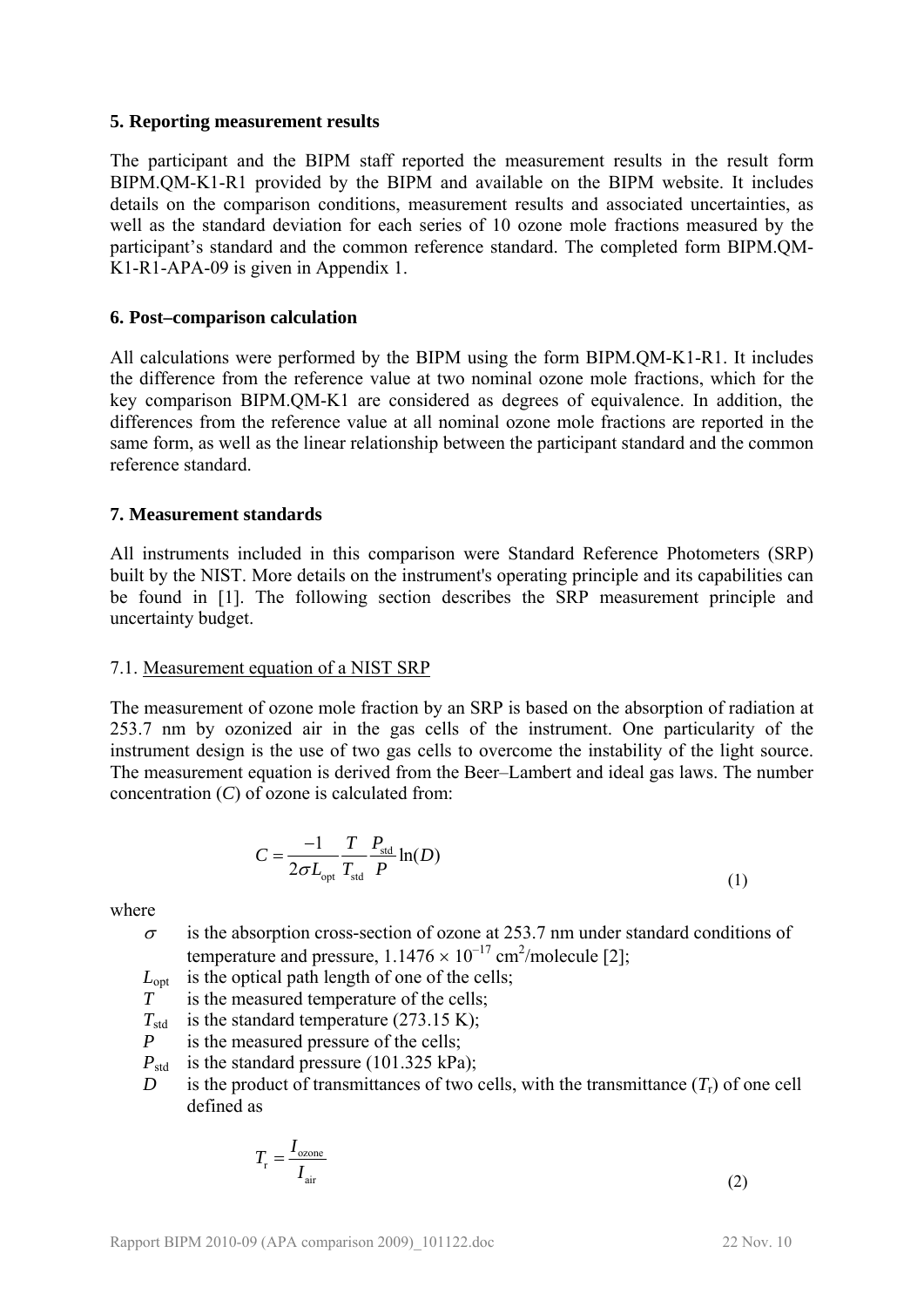where

- *I*ozone is the UV radiation intensity measured from the cell when containing ozonized air; and
- *I*<sub>air</sub> is the UV radiation intensity measured from the cell when containing pure air (also called reference or zero air).

Using the ideal gas law equation (1) can be recast in order to express the measurement results as a mole fraction (*x*) of ozone in air:

$$
x = \frac{-1}{2\sigma L_{\text{opt}}} \frac{T}{P} \frac{R}{N_A} \ln(D)
$$
\n(3)

where

 $N_A$  is the Avogadro constant, 6.022142  $\times 10^{23}$  mol<sup>-1</sup>, and

*R* is the gas constant,  $8.314472$  J mol<sup>-1</sup> K<sup>-1</sup>.

The formulation implemented in the SRP software is:

$$
x = \frac{-1}{2\alpha_x L_{\text{opt}}} \frac{T}{T_{\text{std}}} \frac{P_{\text{std}}}{P} \ln(D)
$$
(4)

where

 $\alpha_{\rm v}$  is the linear absorption coefficient under standard conditions, expressed in cm<sup>-1</sup>, linked to the absorption cross–section with the relation:

$$
\alpha_{\rm x} = \sigma \frac{N_{\rm A}}{R} \frac{P_{\rm std}}{T_{\rm std}} \tag{5}
$$

#### 7.2. Absorption cross–section for ozone

The linear absorption coefficient at standard conditions  $\alpha_x$  used within the SRP software algorithm is 308.32 cm<sup>-1</sup>. This corresponds to a value for the absorption cross–section  $\sigma$  of  $1.1476 \times 10^{-17}$  cm<sup>2</sup>/molecule, rather than the more often quoted  $1.147 \times 10^{-17}$  cm<sup>2</sup>/molecule. In the comparison of two SRP instruments, the absorption cross section can be considered to have a conventional value and its uncertainty can be set to zero. However, in the comparison of different methods or when considering the complete uncertainty budget of the method the uncertainty of the absorption cross–section should be taken into account. A consensus value of 2.12 % at a 95 % level of confidence for the uncertainty of the absorption cross–section has been proposed by the BIPM and the NIST in a recent publication [3].

#### 7.3. Condition of the BIPM SRPs

Compared to the original design described in [1], SRP27 and SRP28 have been modified to deal with two biases revealed by a study conducted by the BIPM and the NIST [3]. In 2009, an "SRP upgrade kit" was installed in the instruments, as described in [4].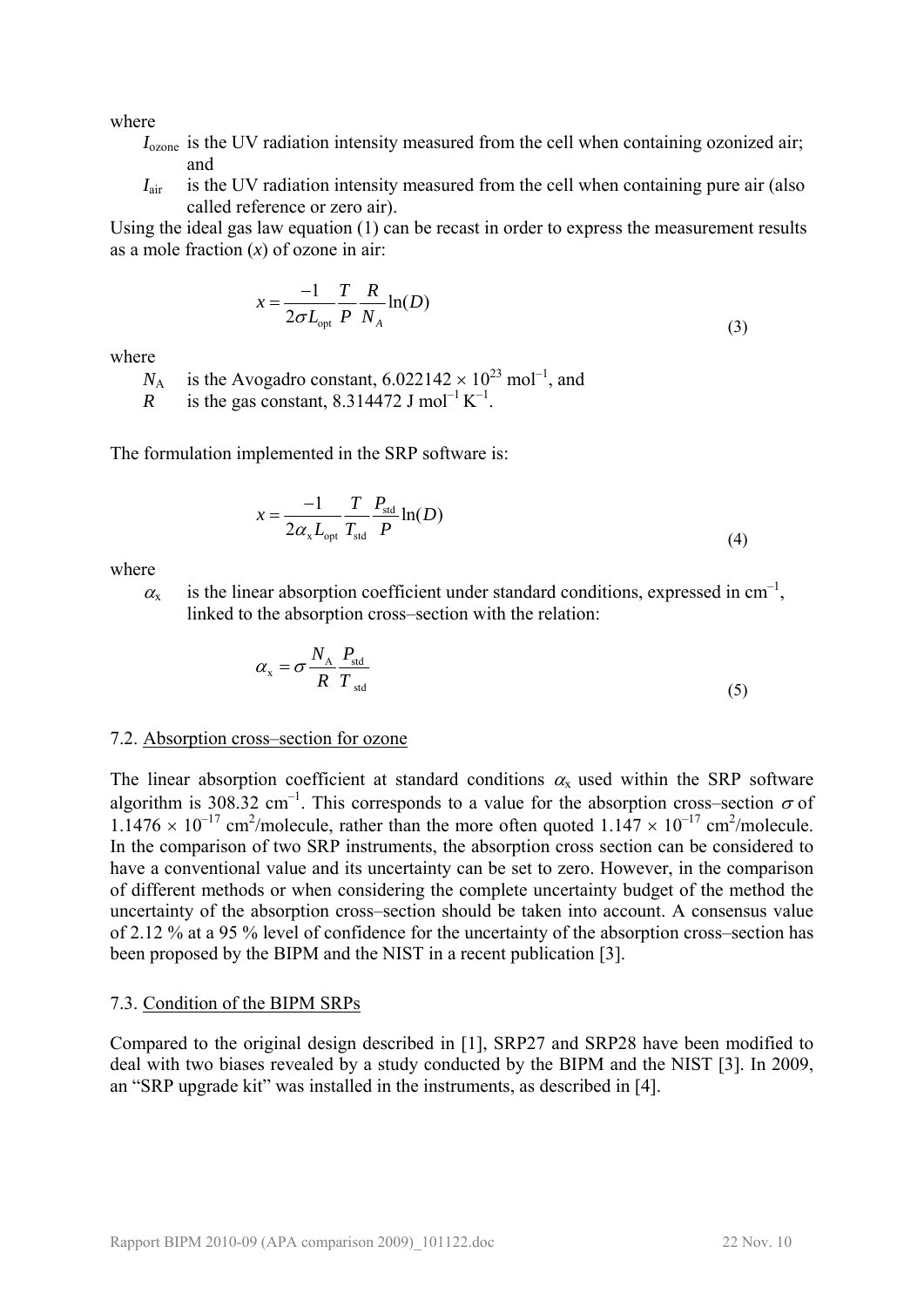#### 7.4. Uncertainty budget of the common reference BIPM–SRP27

The uncertainty budget for the ozone mole fraction in dry air  $(x)$  measured by the instruments BIPM–SRP27 and BIPM–SRP28 in the nominal range 0 nmol/mol to 500 nmol/mol is given in [Table 1.](#page-6-0)

<span id="page-6-0"></span>

|                                             |                             | Uncertainty $u(y)$    |                                                     |                                                     | <b>Sensitivity</b>                                   | contribution                                |
|---------------------------------------------|-----------------------------|-----------------------|-----------------------------------------------------|-----------------------------------------------------|------------------------------------------------------|---------------------------------------------|
| Component $(y)$                             | <b>Source</b>               | <b>Distribution</b>   | <b>Standard</b><br>Uncertainty                      | <b>Combined</b><br>standard<br>uncertainty<br>u(y)  | coefficient<br>$c_i = \frac{\partial x}{\partial y}$ | to $u(x)$<br>$ c_i  \cdot u(y)$<br>nmol/mol |
|                                             | Measurement<br>scale        | Rectangular           | $0.0006$ cm                                         |                                                     |                                                      |                                             |
| <b>Optical Path</b>                         | Repeatability               | Normal                | $0.01$ cm                                           | $0.52$ cm                                           | $-\frac{x}{L_{\text{opt}}}$                          | $2.89 \times 10^{-3}x$                      |
| $L_{\mathrm{opt}}$                          | Correction<br>factor        | Rectangular           | $0.52$ cm                                           |                                                     |                                                      |                                             |
|                                             | Pressure gauge              | Rectangular           | 0.029 kPa                                           |                                                     | $\mathcal{X}$                                        |                                             |
| <b>Pressure P</b>                           | Difference<br>between cells | Rectangular           | $0.017$ kPa                                         | 0.034 kPa                                           | $\boldsymbol{P}$                                     | $3.37 \times 10^{-4}x$                      |
| Temperature $T$                             | Temperature<br>probe        | Rectangular           | 0.03 K                                              | 0.07K                                               | $\mathcal{X}$<br>$\overline{T}$                      | $2.29 \times 10^{-4}x$                      |
|                                             | Temperature<br>gradient     | 0.058K<br>Rectangular |                                                     |                                                     |                                                      |                                             |
| Ratio of<br>intensities $D$                 | Scaler<br>resolution        | Rectangular           | $8 \times 10^{-6}$                                  | $1.4 \times 10^{-5}$                                | $\mathcal{X}$                                        | 0.28                                        |
|                                             | Repeatability               | Triangular            | $1.1 \times 10^{-5}$                                |                                                     | $D\ln(D)$                                            |                                             |
| <b>Absorption</b><br>Cross section $\sigma$ | Hearn value                 |                       | $1.22 \times 10^{-19}$<br>cm <sup>2</sup> /molecule | $1.22 \times 10^{-19}$<br>cm <sup>2</sup> /molecule | $\mathcal{X}$<br>$\alpha$                            | $1.06 \times 10^{-2}x$                      |

**Table 1: Uncertainty budget for the SRPs maintained by the BIPM** 

As explained in the protocol of the comparison, following this budget the standard uncertainty associated with the ozone mole fraction measurement with the BIPM SRPs can be expressed as a numerical equation (numerical values expressed as nmol/mol):

$$
u(x) = \sqrt{(0.28)^2 + (2.92 \cdot 10^{-3} x)^2}
$$
 (6)

#### 7.5. Covariance terms for the common reference BIPM–SRP27

Correlations in between the results of two measurements performed at two different ozone mole fractions with BIPM–SRP27 were taken into account in the software OzonE. More details on the covariance expression can be found in the protocol. The following expression was applied:

$$
\boldsymbol{u}(\boldsymbol{x}_i, \boldsymbol{x}_j) = \boldsymbol{x}_i \cdot \boldsymbol{x}_j \cdot \boldsymbol{u}_b^2 \tag{7}
$$

where: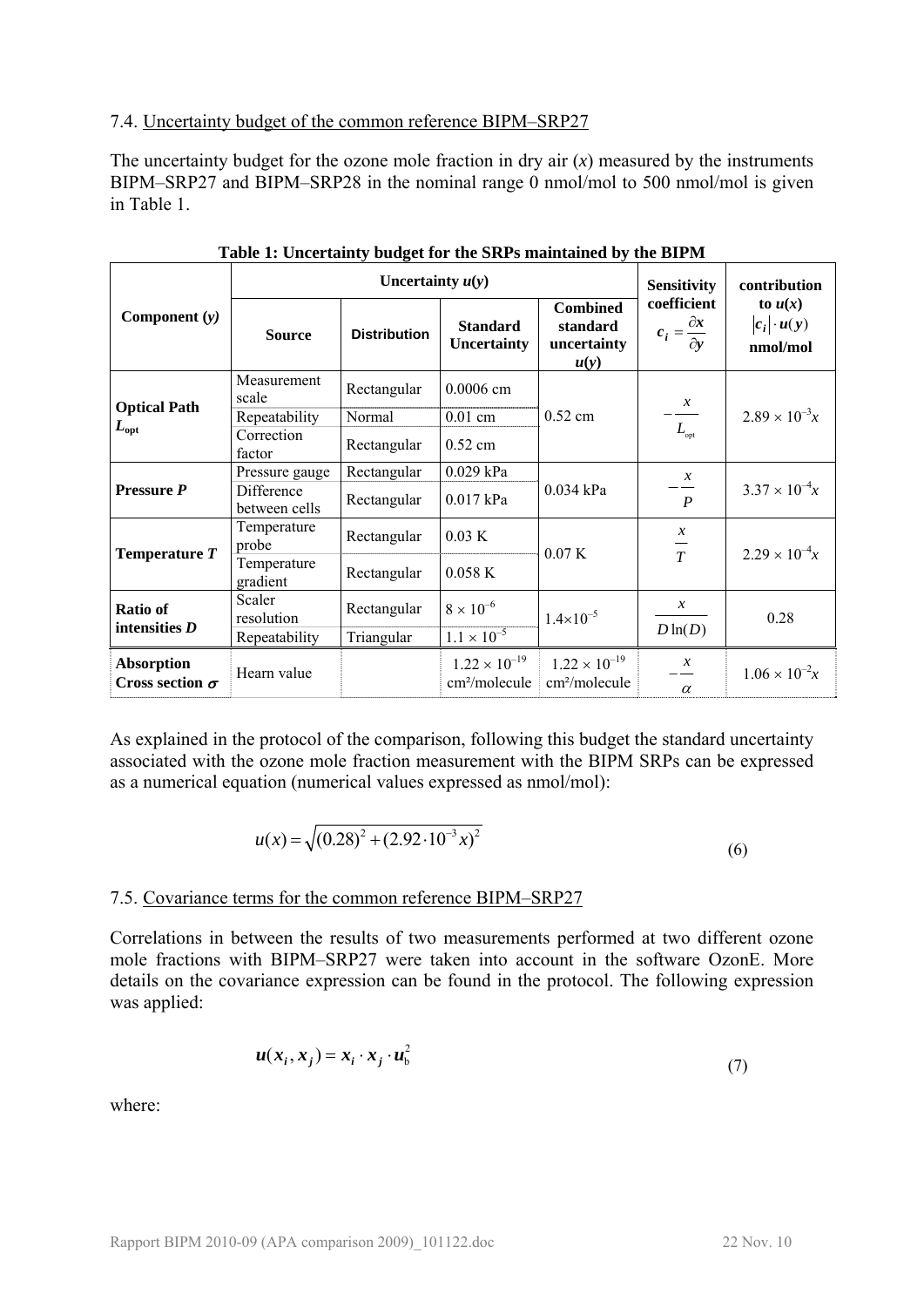$$
u_{\rm b}^2 = \frac{u^2(T)}{T^2} + \frac{u^2(P)}{P^2} + \frac{u^2(L_{\rm opt})}{L_{\rm opt}^2}
$$
\n(8)

The value of  $u<sub>b</sub>$  is given by the expression of the measurement uncertainty:  $u<sub>b</sub> = 2.92 \times 10^{-3}$ .

#### 7.6. Condition of the [APA](#page-1-0) [SRP25](#page-2-4)

Compared to its original design, the [APA](#page-1-0) [SRP25](#page-2-4) has been modified to deal with the two biases revealed in [3]: in 2007 an "SRP upgrade kit" was installed by NIST.

#### 7.7. Uncertainty budget of the [APA](#page-1-0) [SRP25](#page-2-4)

The uncertainty budget for the ozone mole fraction in dry air *x* measured by the [APA](#page-1-0) standard [SRP25](#page-2-4) in the range 0 nmol/mol to 500 nmol/mol follows the BIPM/NIST paper [3] (see [Table](#page-6-0)  [1\)](#page-6-0) with an additional component based on the temperature probe heating effect. The complete budget is given in [Table 2.](#page-7-1) The combined standard uncertainty can be summarized by the formula:

$$
u(x) = \sqrt{(0.34)^2 + (2.92 \times 10^{-3} x)^2}
$$
\n(9)

No covariance term for the [APA](#page-1-0) [SRP25](#page-2-4) was included in the calculations.

<span id="page-7-1"></span>

| Component                  | <b>Source</b>        | <b>Distri</b><br>bution | <b>Standard</b><br>Uncertainty | <b>Combined</b><br><b>Standard</b><br>Uncertainty | <b>Sensibility</b><br>Coefficient | <b>Contribution to</b><br>$\mathbf{u}(\mathbf{x})$ |
|----------------------------|----------------------|-------------------------|--------------------------------|---------------------------------------------------|-----------------------------------|----------------------------------------------------|
| <b>Optical Path</b><br>(L) | Measurement          | Rect                    | $0.520$ cm                     | $0.52$ cm                                         | $-\frac{x}{L}$                    | $2.89 \times 10^{-3}x$                             |
| Pressure $(P)$             | Gauge                | Rect                    | $0.029$ kPa                    | $0.034$ kPa                                       |                                   | $3.34 \times 10^{-4}x$                             |
|                            | Difference           | Rect                    | $0.017$ kPa                    |                                                   | $\frac{-x}{P}$                    |                                                    |
|                            | Probe                | Rect                    | 0.115 K                        |                                                   |                                   |                                                    |
| <b>Temperature</b><br>(T)  | Gradient             | Rect                    | $0.058$ K                      | 0.07K                                             | $rac{x}{T}$                       | $2.29 \times 10^{-4}x$                             |
|                            | Heating bias         | Rect                    | $-10^{-3}x$ K                  |                                                   |                                   |                                                    |
| Ratio of                   | Scaler<br>resolution | Rect                    | $8 \times 10^{-6}$             | $1.7 \times 10^{-5}$                              | $x/\ln(D)$                        | 0.34                                               |
| intensities $(D)$          | Repeatability        | Trian                   | $1.5 \times 10^{-5}$           |                                                   |                                   |                                                    |

**Table 2: Uncertainty budget for the [SRP25](#page-2-4)** 

#### <span id="page-7-0"></span>**8. Measurement results and uncertainties**

Details of the measurement results, the measurement uncertainties and the standard deviations at each nominal ozone mole fraction are provided in Appendix.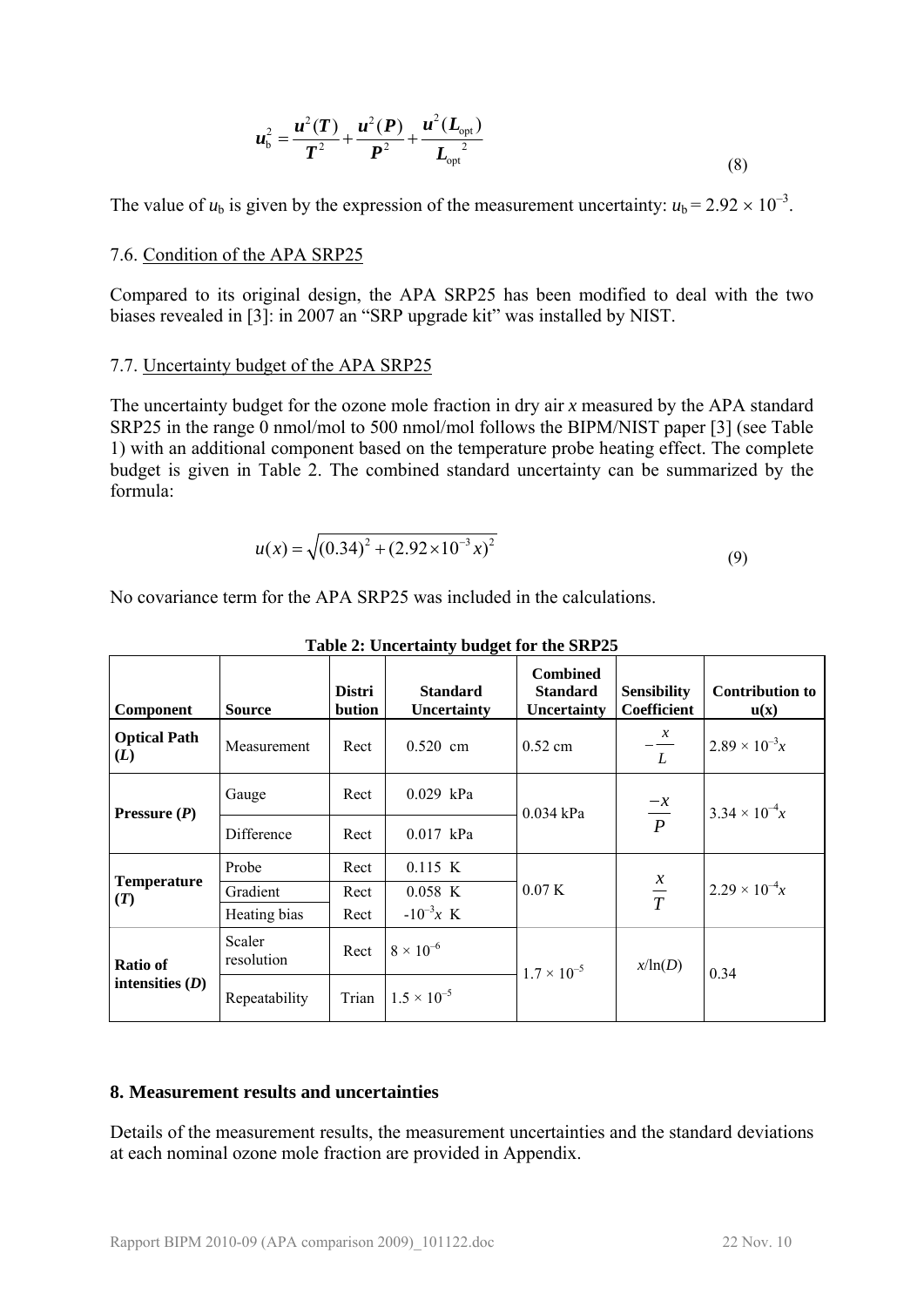#### <span id="page-8-0"></span>**9. Differences from the reference values**

As for the key comparison BIPM.QM-K1, differences from the reference values were calculated at the twelve nominal ozone mole fractions measured, but are only displayed in this report at two particular values: 80 nmol/mol and 420 nmol/mol. These values correspond to points 3 and 4 recorded in each comparison. As an ozone generator has limited reproducibility, the ozone mole fractions measured by the ozone standards can differ from the nominal values. However, as stated in the protocol, the value measured by the common reference SRP27 was expected to be within  $\pm 15$  nmol/mol of the nominal value. Hence, it is meaningful to compare the degree of equivalence calculated for all the participants at the same nominal value.

#### 9.1. Definition

The difference from the reference value of the participant  $i$  at a nominal value  $x_{\text{nom}}$  is defined as:

$$
D_i = x_i - x_{\text{SRP27}} \tag{10}
$$

where  $x_i$  and  $x_{SRP27}$  are the measurement result of the participant *i* and of SRP27 at the nominal value  $x_{\text{nom}}$ .

Its associated standard uncertainty is:

$$
u(D_i) = \sqrt{u_i^2 + u_{SRP27}^2}
$$
 (11)

where  $u_i$  and  $u_{SRP27}$  are the measurement uncertainties of the participant *i* and of SRP27 respectively.

#### 9.2. Values

The differences from the reference values and their uncertainties calculated in the form [BIPM.QM-K1-R1-APA-09](#page-4-4) are reported in [Table](#page-8-1) *3* below. Corresponding graphs of equivalence are displayed in [Figure 1.](#page-9-1) The expanded uncertainties are calculated with a coverage factor  $k = 2$ .

#### **Table** *3* **: Differences from the reference values of the [APA](#page-1-0) at the nominal ozone mole fractions 80 nmol/mol and 420 nmol/mol**

<span id="page-8-1"></span>

| Nom value / | $x_i$ /    | $u_i$ | $x_{\text{SRP27}}$                                                                   | $u_{\rm SRP27}$ / | $D_i/$ | $u(D_i)$ | $U(D_i)$ / |
|-------------|------------|-------|--------------------------------------------------------------------------------------|-------------------|--------|----------|------------|
| (nmol/mol)  | (mmol/mol) |       | $\pmod{mod}$ (nmol/mol) $\pmod{mod}$ (nmol/mol) $\pmod{mod}$ (nmol/mol) $\pmod{mod}$ |                   |        |          |            |
| 80          | 77.75      | 0.41  | 77.58                                                                                | 0.36              | 0.17   | 0.54     | 1.09       |
| 420         | 411.76     | 1.25  | 410.50                                                                               | 1.23              | 1.26   | 1.75     | 3.51       |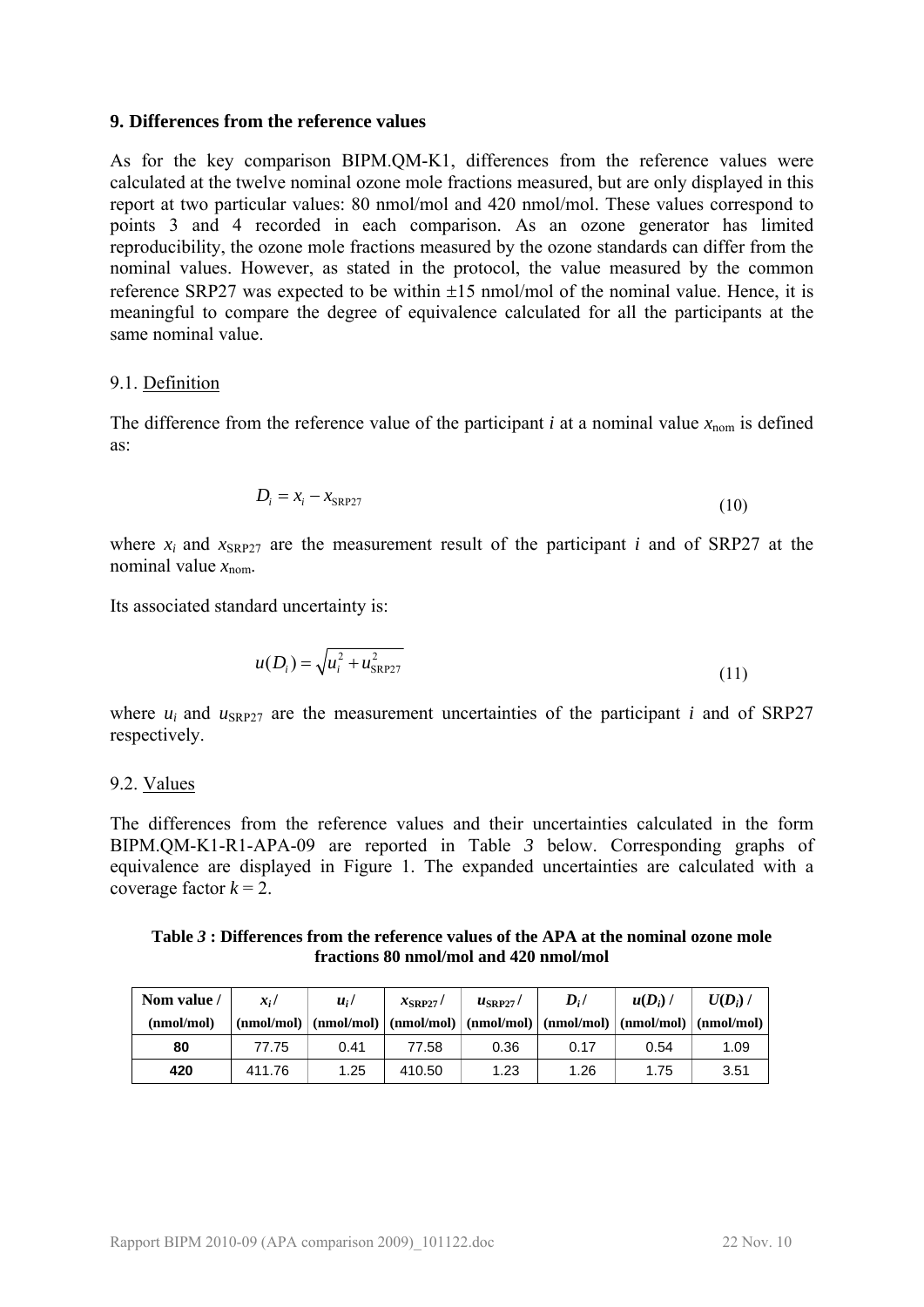

**Figure 1: Graphs of equivalence of the [APA](#page-1-0) at the two nominal ozone mole fractions 80 nmol/mol and 420 nmol/mol.** 

<span id="page-9-1"></span>The results for the [APA](#page-1-0) standard and the common reference standard BIPM SRP27 indicate agreement between the two standards.

#### <span id="page-9-0"></span>**10. Analysis of the measurement results by generalized least-squares regression**

The relationship between the two ozone photometers was also evaluated with a generalized least-squares regression fit performed on the two sets of measured ozone mole fractions, taking into account standard measurement uncertainties. To this end, software called OzonE [5] was used. This software is an extension of the previously used software B\_Least recommended by the ISO standard 6143:2001 [6]. It includes the possibility to take into account correlations between measurements performed with the same instrument at different ozone mole fractions.

In a direct comparison, a linear relationship between the ozone mole fractions measured by SRP<sub>n</sub> and SRP<sub>27</sub> is obtained:

$$
x_{\text{SRP}n} = a_0 + a_1 x_{\text{SRP}27} \tag{12}
$$

The associated uncertainties on the slope  $u(a_1)$  and the intercept  $u(a_0)$  are given by OzonE, as well as the covariance between them and the usual statistical parameters to validate the fitting function.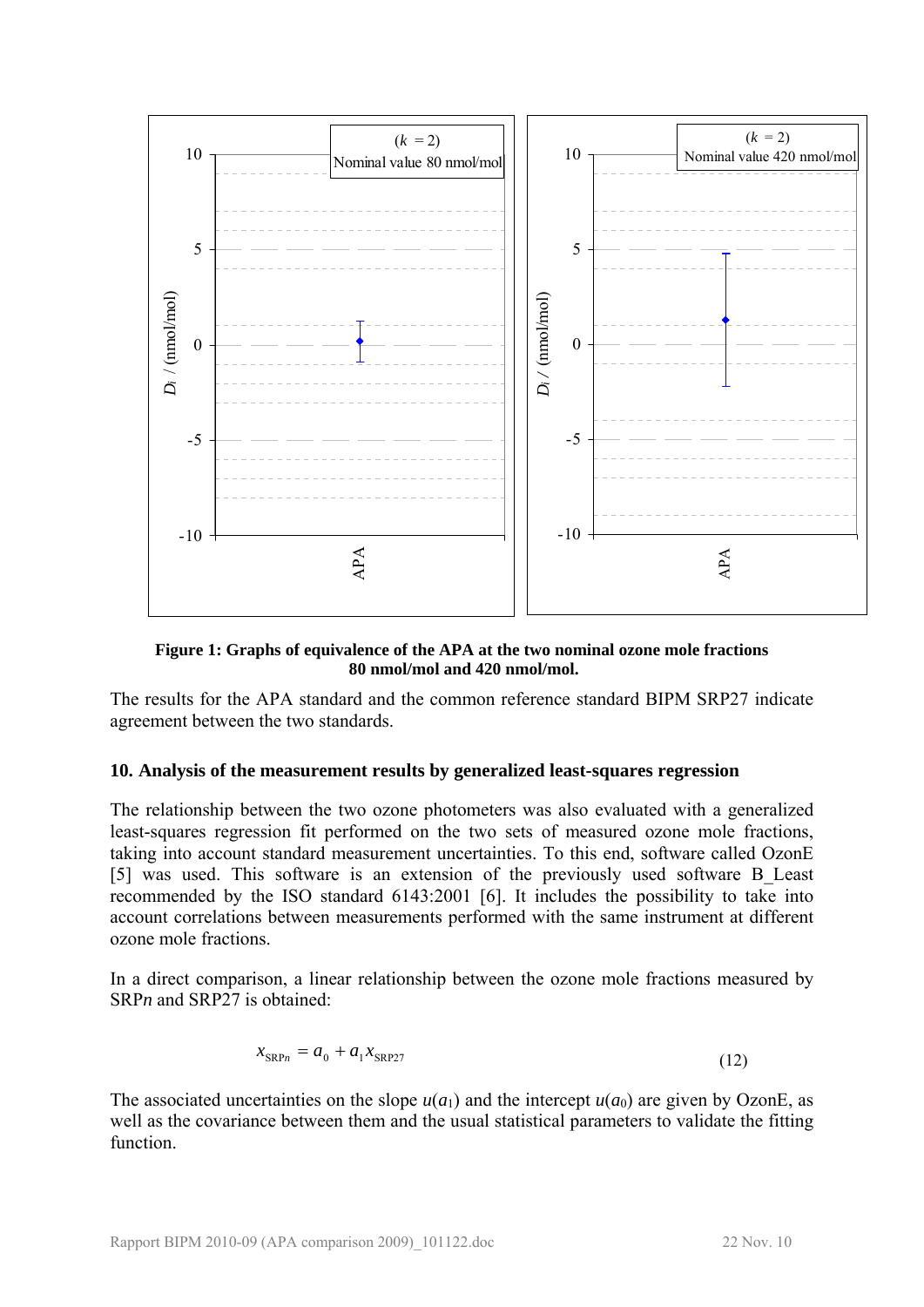#### 10.1. Least-squares regression results

The relationship between [SRP25](#page-2-4) and SRP27 is:

$$
x_{\text{SRP25}} = 0.04 + 1.025 \cdot x_{\text{SRP27}} \tag{13}
$$

The standard uncertainties on the parameters of the regression are  $u(a_1) = 0.0033$  for the slope and  $u(a_0) = 0.24$  nmol/mol for the intercept. The covariance between the two parameters is  $cov(a_0, a_1) = -2.4 \times 10^{-4}$  nmol/mol.

The least-squares regression results confirm that a linear fit is appropriate, with a sum of the squared deviations (SSD) of 0.5 and a goodness of fit (GoF) equal to 0.29.

To assess the agreement of the standards using equation 10, the difference between the calculated slope value and unity, and the intercept value and zero, together with their measurement uncertainties, need to be considered. In this comparison, the value of the intercept is consistent with an intercept of zero, considering the uncertainty in the value of this parameter; i.e  $|a_0| < 2u(a_0)$ , and the value of the slope is consistent with a slope of 1; i.e.  $|1 - a_1| < 2 u(a_1)$ .

#### <span id="page-10-0"></span>**11. Stability of the reference standard BIPM–SRP27**

Results of previous comparison performed between BIPM–SRP27 and BIPM–SRP28 during the course of the key comparison BIPM.QM-K1 are displayed in [Figure 2.](#page-11-2) The slopes  $a_1$  of the linear relation  $x_{SRPn} = a_0 + a_1 x_{SRP27}$  are represented together with their associated uncertainties calculated at the time of each comparison. Results of comparisons performed before March 2009 have been corrected to take into account the changes in the reference BIPM–SRP27 described in [4], which explains the larger uncertainties associated with the corresponding slopes. [Figure 2](#page-11-2) demonstrates both instruments were stable throughout the entire comparison exercise, with no more than 0.1 % of variation.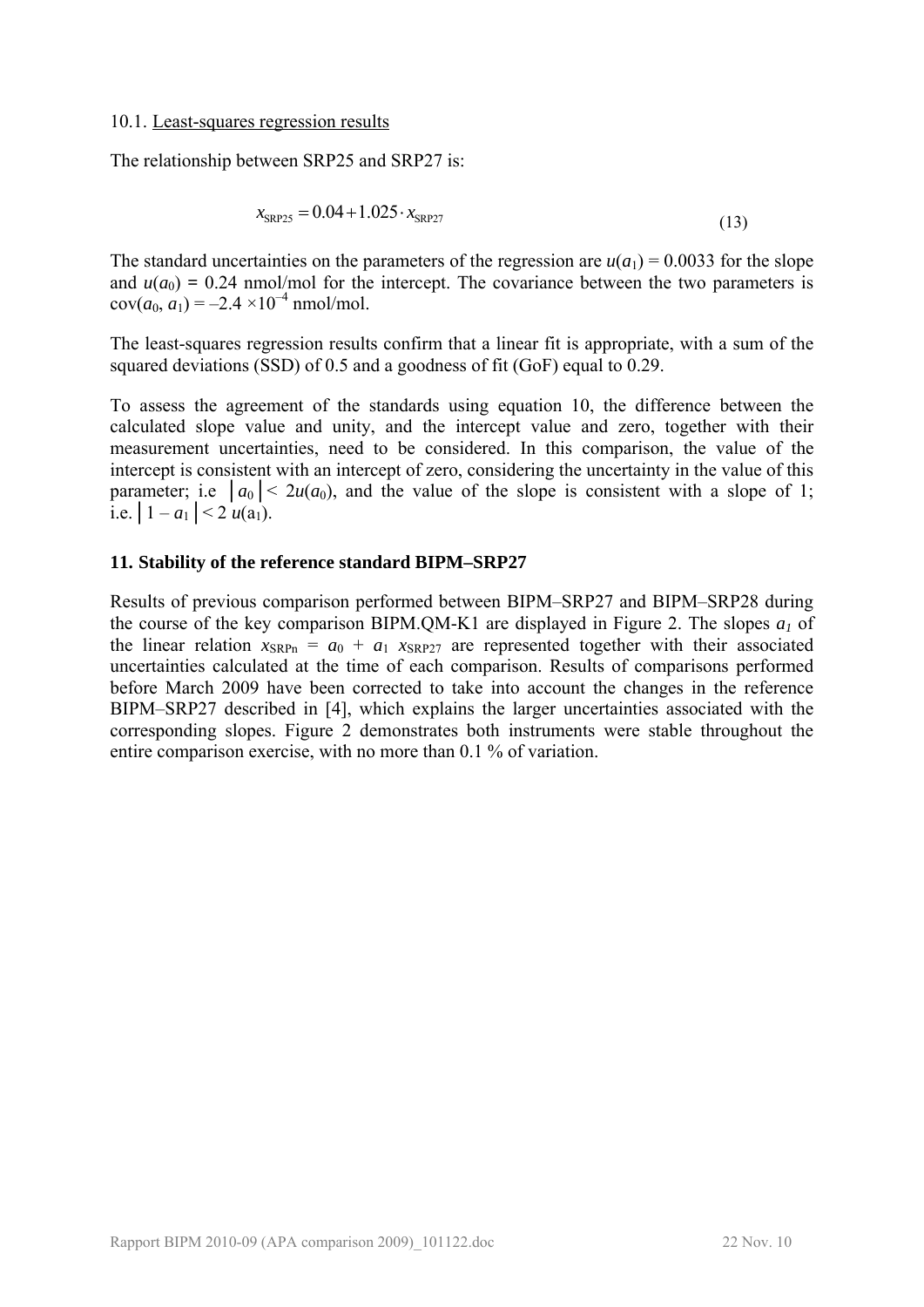



#### <span id="page-11-2"></span><span id="page-11-0"></span>**12. Conclusion**

A comparison has been performed between the ozone reference standards of the [APA](#page-1-0) and the BIPM. Following the study of biases in SRP measurement results conducted by NIST and BIPM in 2006, both instruments were upgraded before this comparison. The instruments were compared over a nominal ozone mole fraction range of 0 nmol/mol to 500 nmol/mol, and the results of the comparison indicate good agreement between the two standards.

#### <span id="page-11-1"></span>**13. References**

- [1] Paur R J, Bass A M, Norris J E and Buckley T J 2003 Standard reference photometer for the assay of ozone in calibration atmospheres *Env. Sci. Technol.* **NISTIR 6369**, 25 pp
- [2] ISO 13964 : 1996 Ambient air Determination of ozone Ultraviolet photometric method (International Organization for Standardization)
- [3] Viallon J, Moussay P, Norris J E, Guenther F R and Wielgosz R I, A study of systematic biases and measurement uncertainties in ozone mole fraction measurements with the NIST Standard Reference Photometer, *Metrologia,* **2006**, **43**, 441-450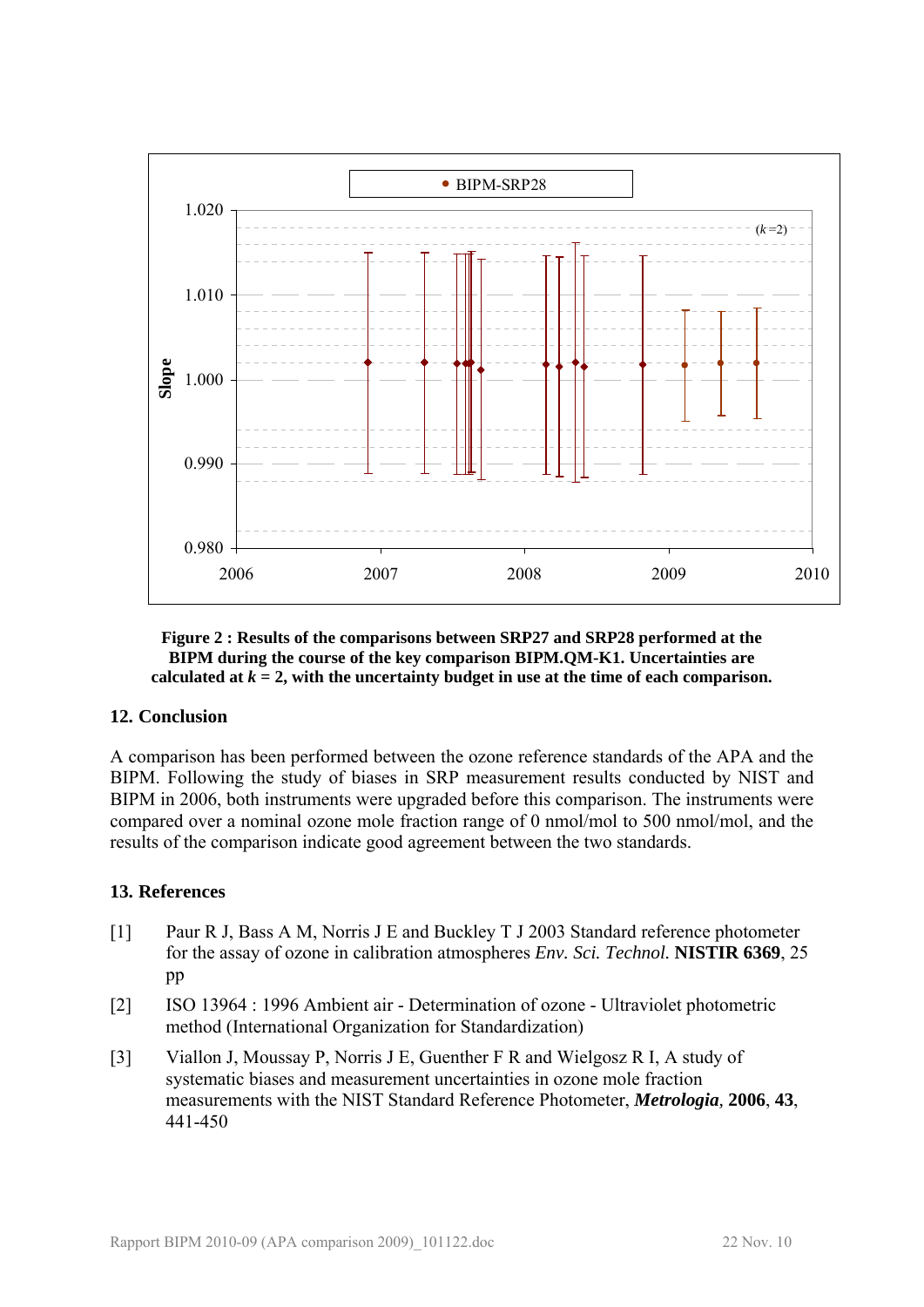- [4] Viallon J, Moussay P, Idrees F and Wielgosz R I 2010 Upgrade of the BIPM Standard Reference Photometers for Ozone and the effect on the ongoing key comparison BIPM.QM-K1 **Rapport BIPM-2010/07**, 16 pp
- [5] Bremser W, Viallon J and Wielgosz R I, Influence of correlation on the assessment of measurement result compatibility over a dynamic range, *Metrologia,* **2007**, **44**, 495- 504
- [6] ISO 6143.2 : 2001 Gas analysis Determination of the composition of calibration gas mixtures - Comparison methods (International Organization for Standardization)

# <span id="page-12-0"></span>**Appendix 1 - Form [BIPM.QM-K1-R1-APA-09](#page-4-4)**

See the following pages.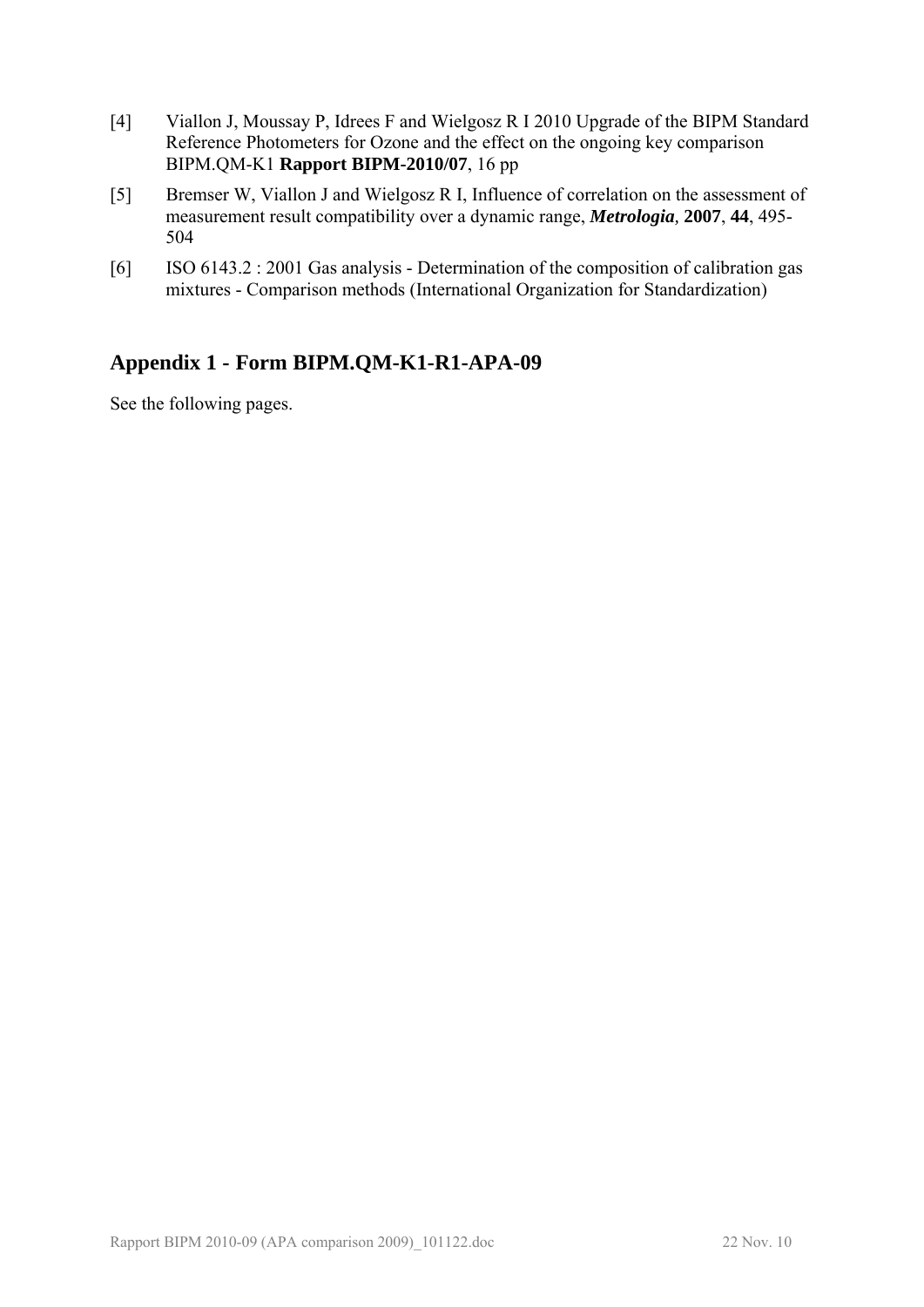## **OZONE COMPARISON RESULT - PROTOCOL A - DIRECT COMPARISON**

| <b>Participating institute information</b> |                                                            |  |  |  |  |  |
|--------------------------------------------|------------------------------------------------------------|--|--|--|--|--|
| <b>Institute</b><br><b>APA</b>             |                                                            |  |  |  |  |  |
| <b>Address</b>                             | Rua da Murgueira, 9/9A Bairro do Zambujal 2611-865 Amadora |  |  |  |  |  |
| <b>Contact</b>                             | João Matos                                                 |  |  |  |  |  |
| Email<br>joao.matos@apambiente.pt          |                                                            |  |  |  |  |  |
| Telephone                                  | 00351 21472 8335                                           |  |  |  |  |  |

| Instruments information                       |                                                       |             |  |  |  |  |  |
|-----------------------------------------------|-------------------------------------------------------|-------------|--|--|--|--|--|
|                                               | <b>Reference Standard</b><br><b>National Standard</b> |             |  |  |  |  |  |
| <b>Manufacturer</b>                           | NIST                                                  | <b>NIST</b> |  |  |  |  |  |
| $ {\rm Type}$                                 | <b>SRP</b>                                            | <b>SRP</b>  |  |  |  |  |  |
| Serial number<br><b>SRP27</b><br><b>SRP25</b> |                                                       |             |  |  |  |  |  |

## **Content of the report**

- page 1 general informations page 2 comparison results page 3 measurements results page 4 comparison description
- page 5 uncertainty budgets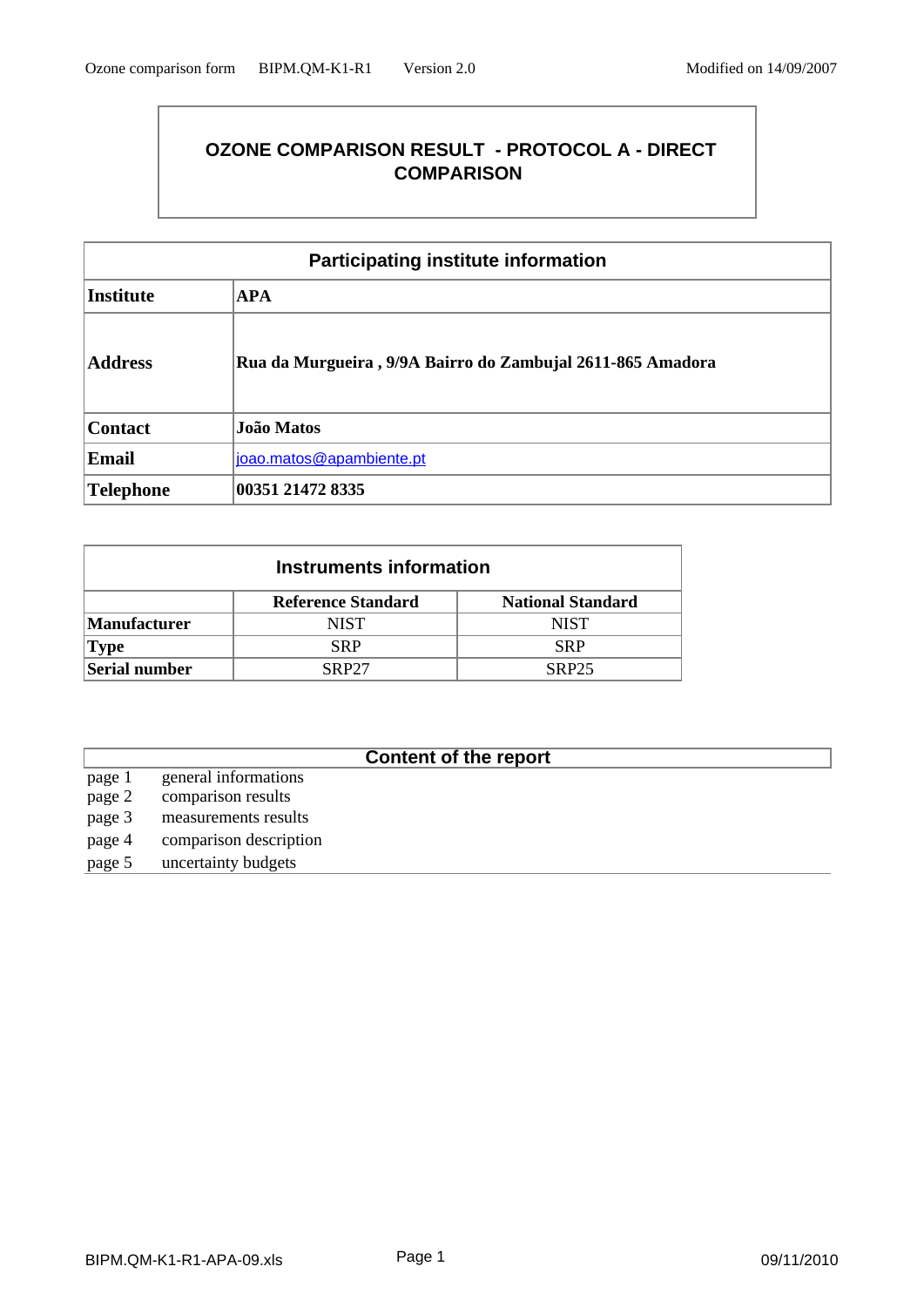## **comparison reference standard (RS) - national standard (NS)**

| <b>Operator</b>                  | P. Moussay/F.Idrees | Location                      | BIPM/Room CHEM09 |
|----------------------------------|---------------------|-------------------------------|------------------|
| Comparison begin date /<br> time | 01/12/2009 10:45    | Comparison end date /<br>time | 03/12/2009 09:00 |

#### **Comparison results**

#### **Equation**

 $x_{NS} = a_{NS,RS} x_{RS} + b_{NS,RS}$ 

#### **Least-square regression parameters**

| $a_{\text{TS,RS}}$ | $u$ (a <sub>TS,RS</sub> ) | $b_{\rm TS, RS}$<br>$(nmol/mol)$ $(nmol/mol)$ | $u(b_{\text{TS,RS}})$ | u(a,b)      |
|--------------------|---------------------------|-----------------------------------------------|-----------------------|-------------|
| 1.0025             | 0.0033                    | 0.04                                          | 0.24                  | $-2.38E-04$ |

*(Least-square regression parameters will be computed by the BIPM using the sofwtare OzonE v2.0)*

#### **Degrees of equivalence at 80 nmol/mol and 420 nmol/mol:**

| <b>Nom value</b> | $\boldsymbol{D}$ | $u(D_i)$   | $U(D_i)$   |
|------------------|------------------|------------|------------|
| (nmol/mol)       | (nmol/mol)       | (nmol/mol) | (nmol/mol) |
| 80               | 0.17             | 0.54       | 1.09       |
| 420              | 1.26             | 1.75       | 3.51       |

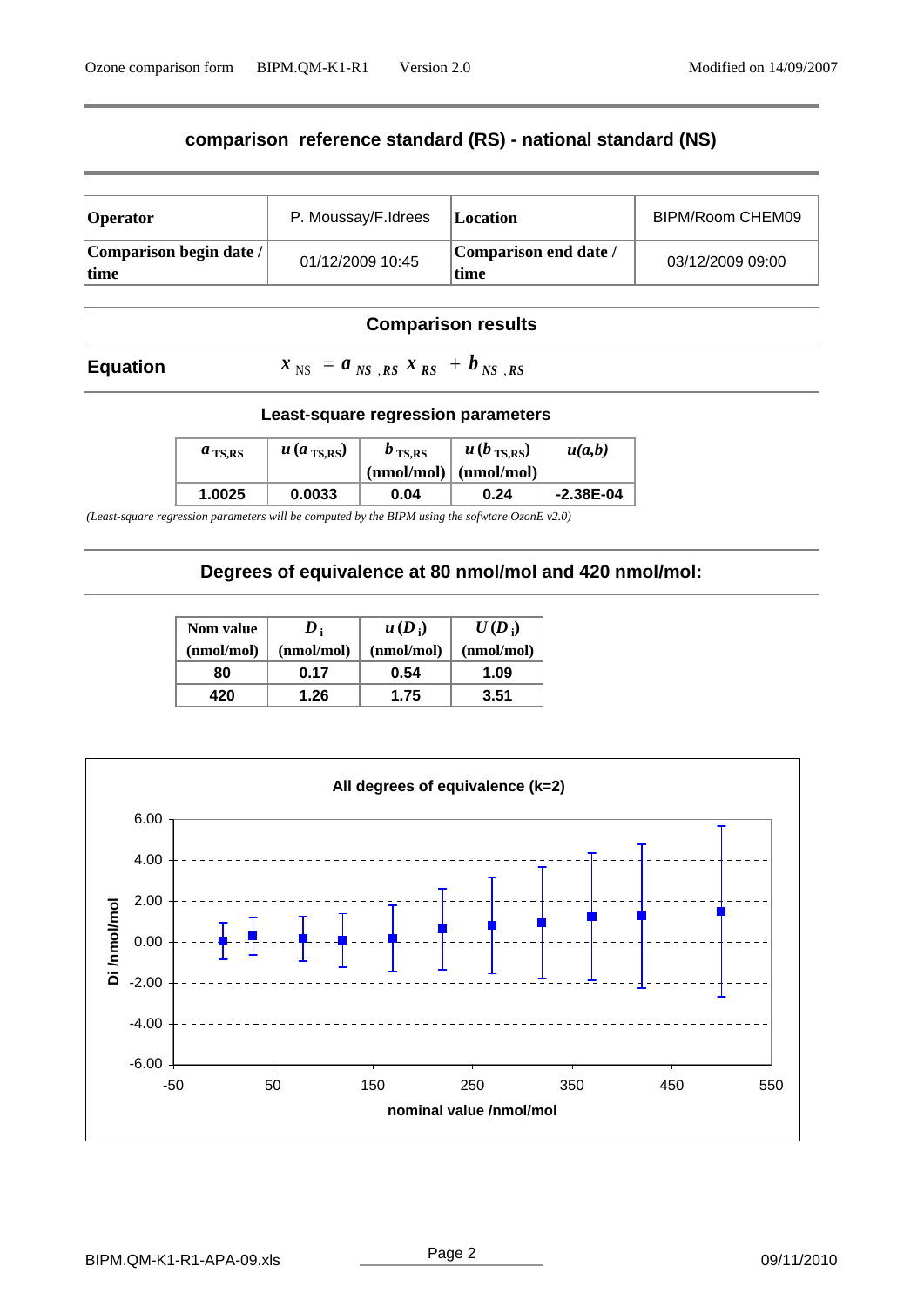|                         | <b>Measurement results</b>     |                      |                         |                               |                      |                                |  |  |
|-------------------------|--------------------------------|----------------------|-------------------------|-------------------------------|----------------------|--------------------------------|--|--|
|                         | <b>Reference Standard (RS)</b> |                      |                         | <b>National standard (NS)</b> |                      |                                |  |  |
| <b>Nominal</b><br>value | $X_{RS}$<br>nmol/mol           | $S_{RS}$<br>nmol/mol | $u(x_{RS})$<br>nmol/mol | $X_{NS}$<br>nmol/mol          | $S_{NS}$<br>nmol/mol | $u(x_{\text{NS}})$<br>nmol/mol |  |  |
| $\bf{0}$                | 0.13                           | 0.25                 | 0.28                    | 0.16                          | 0.28                 | 0.34                           |  |  |
| 220                     | 215.17                         | 0.17                 | 0.69                    | 215.80                        | 0.32                 | 0.72                           |  |  |
| 80                      | 77.58                          | 0.32                 | 0.36                    | 77.75                         | 0.30                 | 0.41                           |  |  |
| 420                     | 410.50                         | 0.35                 | 1.23                    | 411.76                        | 0.41                 | 1.25                           |  |  |
| 120                     | 116.79                         | 0.31                 | 0.44                    | 116.87                        | 0.20                 | 0.48                           |  |  |
| 320                     | 312.03                         | 0.31                 | 0.95                    | 312.96                        | 0.29                 | 0.98                           |  |  |
| 30                      | 28.36                          | 0.17                 | 0.29                    | 28.64                         | 0.24                 | 0.35                           |  |  |
| 370                     | 361.30                         | 0.16                 | 1.09                    | 362.55                        | 0.24                 | 1.11                           |  |  |
| 170                     | 165.53                         | 0.28                 | 0.56                    | 165.70                        | 0.35                 | 0.59                           |  |  |
| 500                     | 493.18                         | 0.17                 | 1.47                    | 494.69                        | 0.26                 | 1.48                           |  |  |
| 270                     | 264.63                         | 0.33                 | 0.82                    | 265.43                        | 0.32                 | 0.85                           |  |  |
| 0                       | $-0.11$                        | 0.27                 | 0.28                    | $-0.06$                       | 0.43                 | 0.34                           |  |  |

| <b>Degrees of Equivalence</b> |            |            |            |            |  |  |
|-------------------------------|------------|------------|------------|------------|--|--|
| Point                         | Nom value  |            | $u(D_i)$   | $U(D_i)$   |  |  |
| <b>Number</b>                 | (nmol/mol) | (nmol/mol) | (nmol/mol) | (nmol/mol) |  |  |
| 1                             | O          | 0.03       | 0.44       | 0.88       |  |  |
| $\mathbf{2}$                  | 220        | 0.63       | 0.99       | 1.99       |  |  |
| 3                             | 80         | 0.17       | 0.54       | 1.09       |  |  |
| 4                             | 420        | 1.26       | 1.75       | 3.51       |  |  |
| 5                             | 120        | 0.08       | 0.65       | 1.31       |  |  |
| 6                             | 320        | 0.93       | 1.36       | 2.73       |  |  |
| $\overline{7}$                | 30         | 0.28       | 0.46       | 0.91       |  |  |
| 8                             | 370        | 1.25       | 1.56       | 3.12       |  |  |
| 9                             | 170        | 0.17       | 0.81       | 1.63       |  |  |
| 10                            | 500        | 1.50       | 2.09       | 4.17       |  |  |
| 11                            | 270        | 0.80       | 1.18       | 2.36       |  |  |
| 12                            | n          | 0.05       | 0.44       | 0.88       |  |  |

Covariance terms in between two measurement results of each standard

Equation  $u(x_i, x_j) = \alpha \cdot x_i \cdot x_j$ 

| Value of $\alpha$ for the reference standard | 8.50E-06     |
|----------------------------------------------|--------------|
| Value of $\alpha$ for the national standard  | $0.00E + 00$ |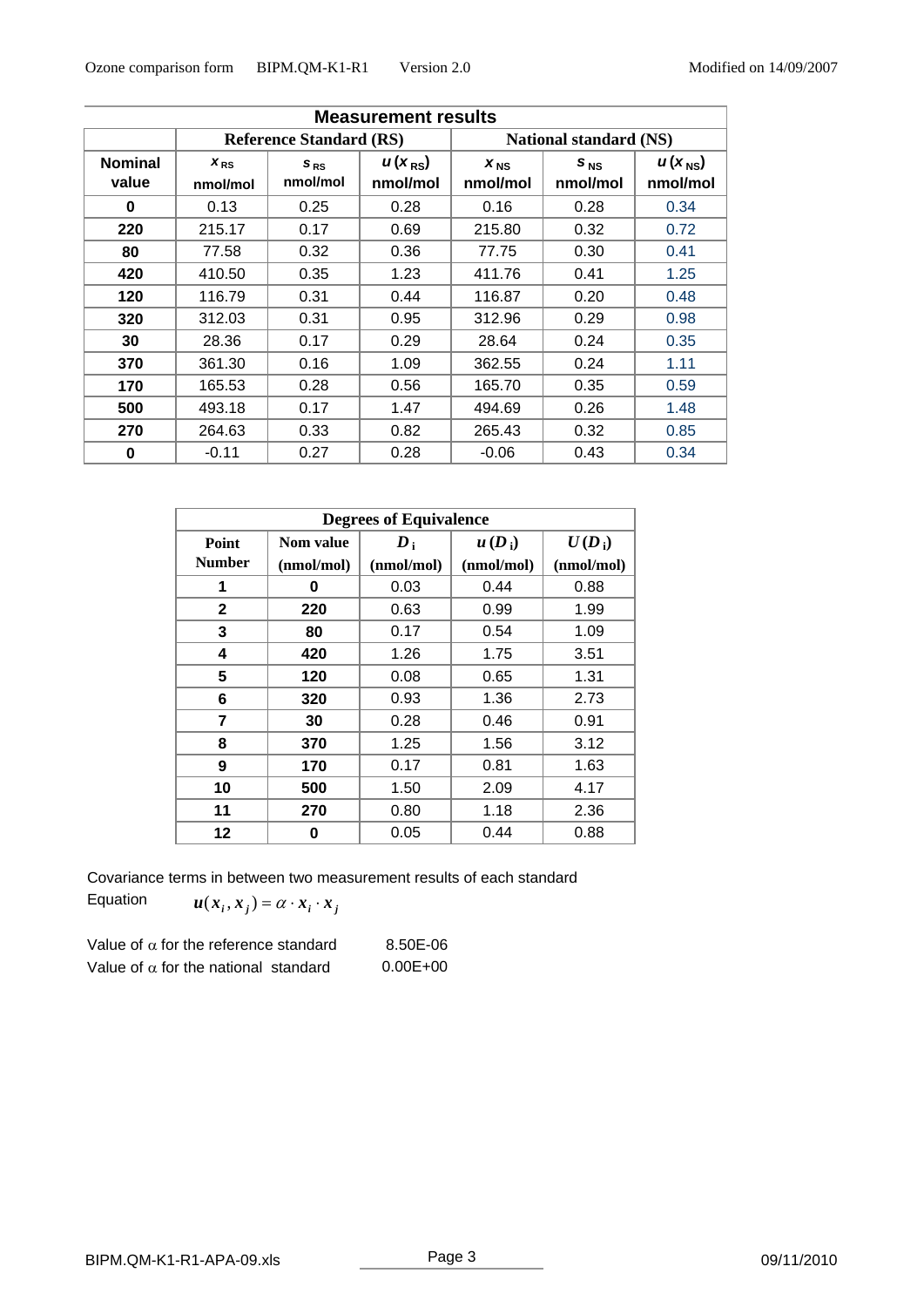| <b>Comparison conditions</b>                                                     |                                            |  |  |  |  |
|----------------------------------------------------------------------------------|--------------------------------------------|--|--|--|--|
| Ozone generator manufacturer                                                     | <b>Environics</b>                          |  |  |  |  |
| Ozone generator type                                                             | <b>Model 6100</b>                          |  |  |  |  |
| Ozone generator serial number                                                    | 3128                                       |  |  |  |  |
| Room temperature(min-max) / °C                                                   | 23.6-23.7                                  |  |  |  |  |
| Room pressure (min-max) / hpa                                                    | 991.1-991.7                                |  |  |  |  |
| Zero air source                                                                  | oil free compressor + dryer+ aadco $737-R$ |  |  |  |  |
| Reference air flow rate $(L/min)$                                                | 18                                         |  |  |  |  |
| Sample flow rate $(L/min)$                                                       | 10                                         |  |  |  |  |
| Instruments stabilisation time                                                   | 1 day                                      |  |  |  |  |
| Instruments acquisition time /s (one measurement)                                | 5s                                         |  |  |  |  |
| Instruments averaging time /s                                                    | 5s                                         |  |  |  |  |
| Total time for ozone conditioning                                                | 2 hours                                    |  |  |  |  |
| Ozone mole fraction during conditioning (nmol/mol)                               | 860 nmol/mol                               |  |  |  |  |
| Comparison repeated continously (Yes/No)                                         | Yes                                        |  |  |  |  |
| If no, ozone mole fraction in between the comparison repeats                     | ***                                        |  |  |  |  |
| Total number of comparison repeats realised                                      | 17                                         |  |  |  |  |
| Data files names and location                                                    |                                            |  |  |  |  |
| \\chem5\Program Files\NIST\SRPControl\Data\2009\C091201002.xls to C091202011.xls |                                            |  |  |  |  |

## **Instruments checks and adjustments**

### **Reference Standard**

As written in the procedure BIPM/CHEM-T-05

## **National Standard**